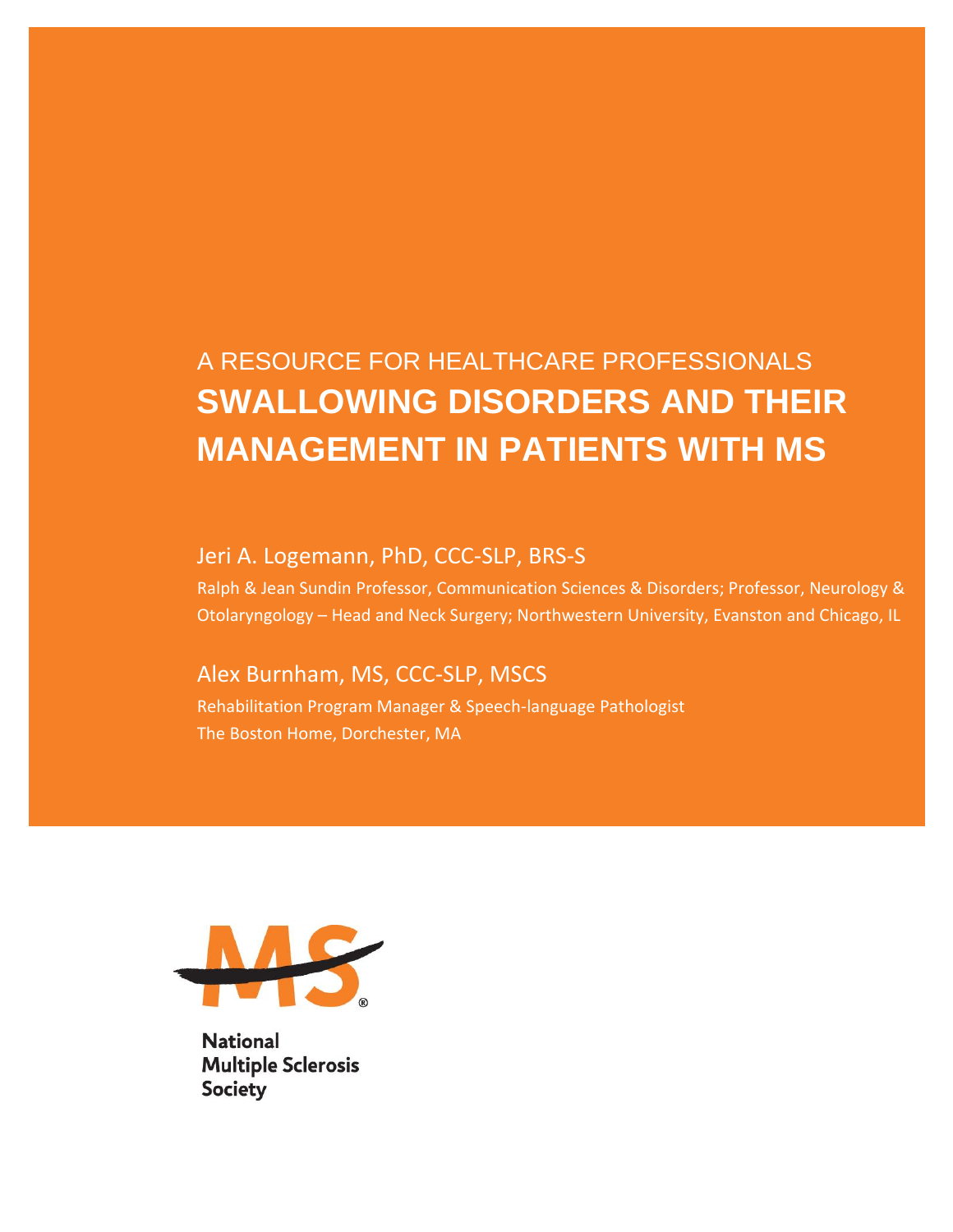# **The National MS Society's Professional Resource Center provides:**

- Easy access to comprehensive information about MS management in a variety of formats;
- Dynamic, engaging tools and resources for clinicians and their patients;
- Clinical information to support high quality care; and
- Literature search services to support high quality clinical care.

# **FOR FURTHER INFORMATION:**

#### **VISIT OUR WEBSITE:**

[nationalMSsociety.org/PRC](http://www.nationalmssociety.org/prc)

To receive periodic research and clinical updates and/or e-news for healthcare professionals,

#### **EMAIL:**

[healthprof\\_info@nmss.org](mailto:healthprof_info@nmss.org)

© 2018 National Multiple Sclerosis Society. All rights reserved.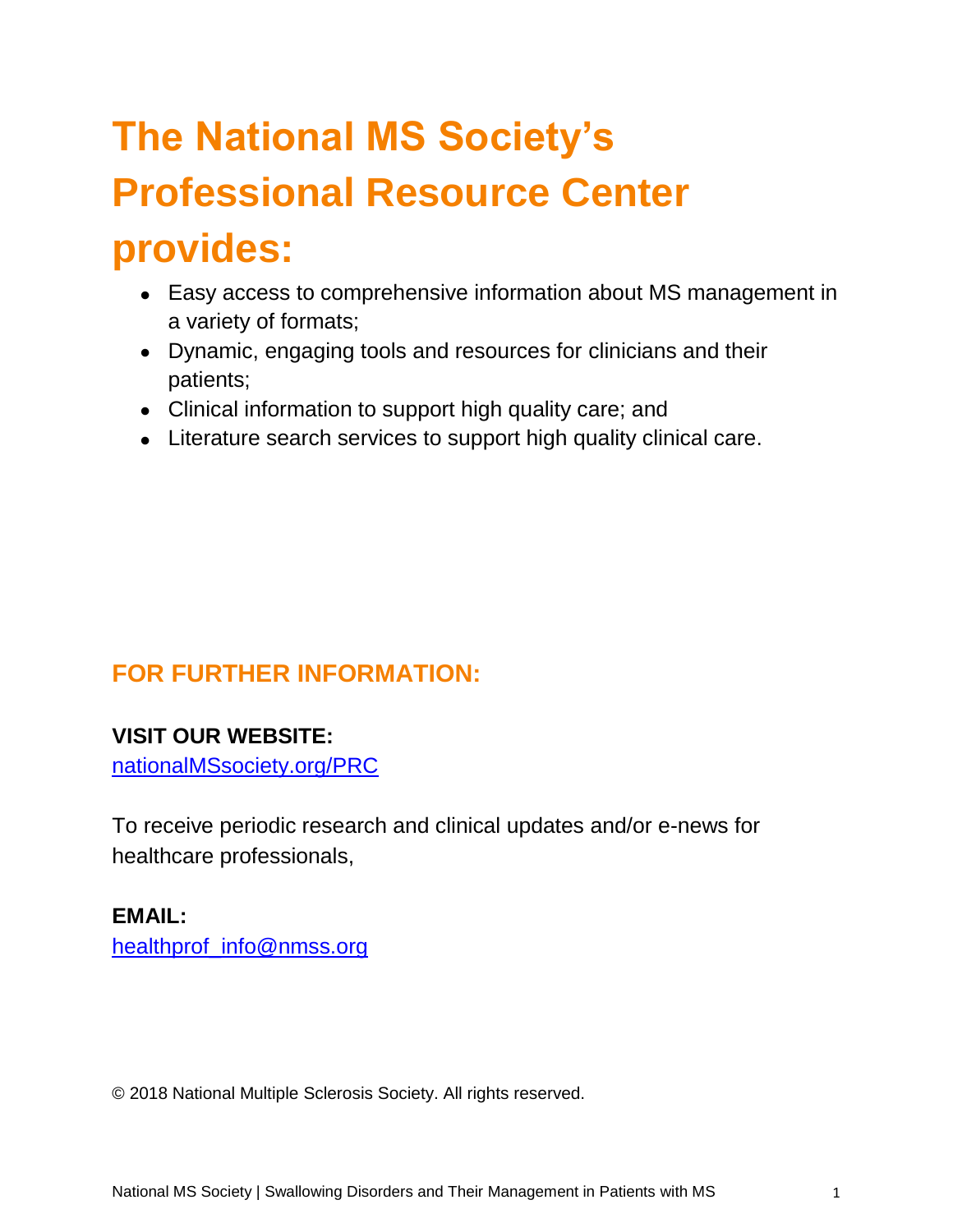### **Table of Contents**

| BASELINE SWALLOW ASSESSMENT: CLINICAL AND INSTRUMENTAL EVALUATION TOOLS  4 |  |
|----------------------------------------------------------------------------|--|
|                                                                            |  |
|                                                                            |  |
|                                                                            |  |
|                                                                            |  |
|                                                                            |  |
|                                                                            |  |
| PATIENT AND FAMILY COUNSELING REGARDING SWALLOWING MANAGEMENT  9           |  |
|                                                                            |  |
|                                                                            |  |
|                                                                            |  |
|                                                                            |  |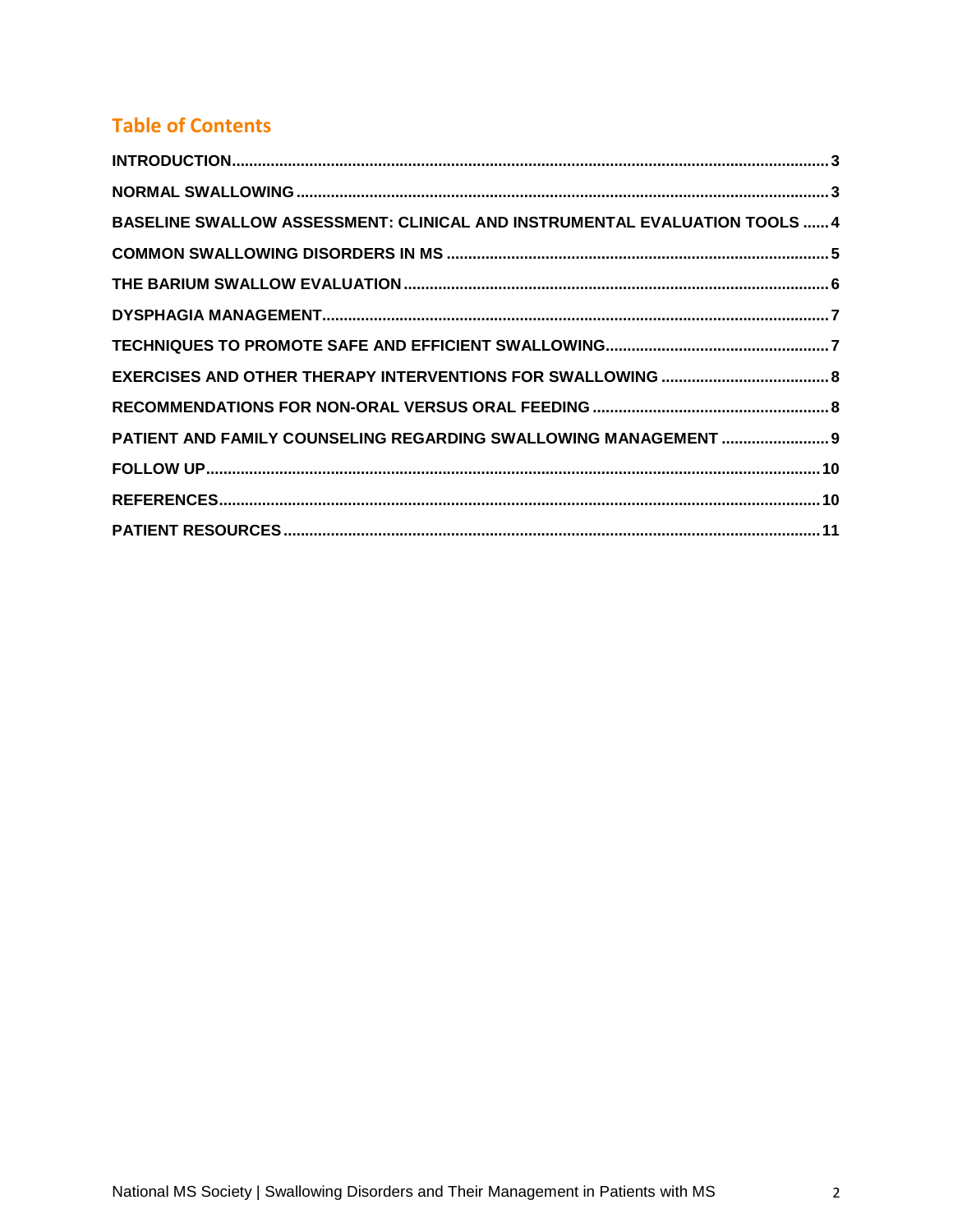#### <span id="page-3-0"></span>**Introduction**

Permanent and transitory swallowing disorders (dysphagia) occur with high frequency in patients with multiple sclerosis (MS) (Restivo et al., 2006; Prosiegel et al., 2004; Abrahams & Yun, 2002; Calcagno et al., 2002; De Pauw et al., 2002; Wiesner et al., 2002;). In fact, swallowing disorders may be present long before the person with MS experiences any related symptoms.

In 1987, Dr. Angie Fabiszak studied three groups of individuals: healthy controls with no diagnosis of multiple sclerosis or other medical problems; patients with MS but no complaints of swallowing problems; and patients with multiple sclerosis who were complaining of a swallowing disorder. Results of x-ray studies (modified barium swallow) on these patients revealed that both of the groups of patients with multiple sclerosis exhibited similar abnormalities in swallowing, whereas the normal control group exhibited no swallowing disorders. In recent years, several other investigators have corroborated the fact patients with multiple sclerosis frequently exhibit swallowing disorders, even if they have no such complaints.

It is, therefore, important for the MS patient's primary care physician to refer the patient with multiple sclerosis—with or without a complaint of swallowing problems—for a full workup of his or her oropharyngeal and esophageal swallowing function as soon as the patient has a diagnosis of multiple sclerosis, in order to establish a baseline swallow physiology against which to compare any future changes. Dysphagia can result in several serious medical complications, including malnutrition, dehydration, respiratory illness, and choking which could exacerbate other MS-related symptoms or even be fatal if left untreated.

#### <span id="page-3-1"></span>**Normal swallowing**

Normal swallowing involves neural control of the facial muscles and tongue in placing food in the mouth, manipulating and tasting the food, chewing it, and forming it into a ball or bolus to be swallowed. Once the bolus is formed, the tongue begins to propel the food, or part of it, into the throat (pharynx). The movements of the tongue and bolus stimulate sensory nerve endings which, in turn, trigger contractions in the pharynx, initiating the pharyngeal stage of the swallow. When the pharyngeal swallow is triggered, several motor components are initiated:

- The soft palate lifts and closes to prevent food or liquid from going into the nose.
- The larynx lifts and closes to prevent food or liquid from entering the trachea.
- The base of the tongue and walls of the throat converge to create pressure at the back of the bolus, propelling it throughout the pharynx into the esophagus.
- The upper esophageal sphincter (located at the top of the esophagus) opens to enable the food to enter the esophagus.
- The airway closes to prevent accidental aspiration of food or liquid into the lungs.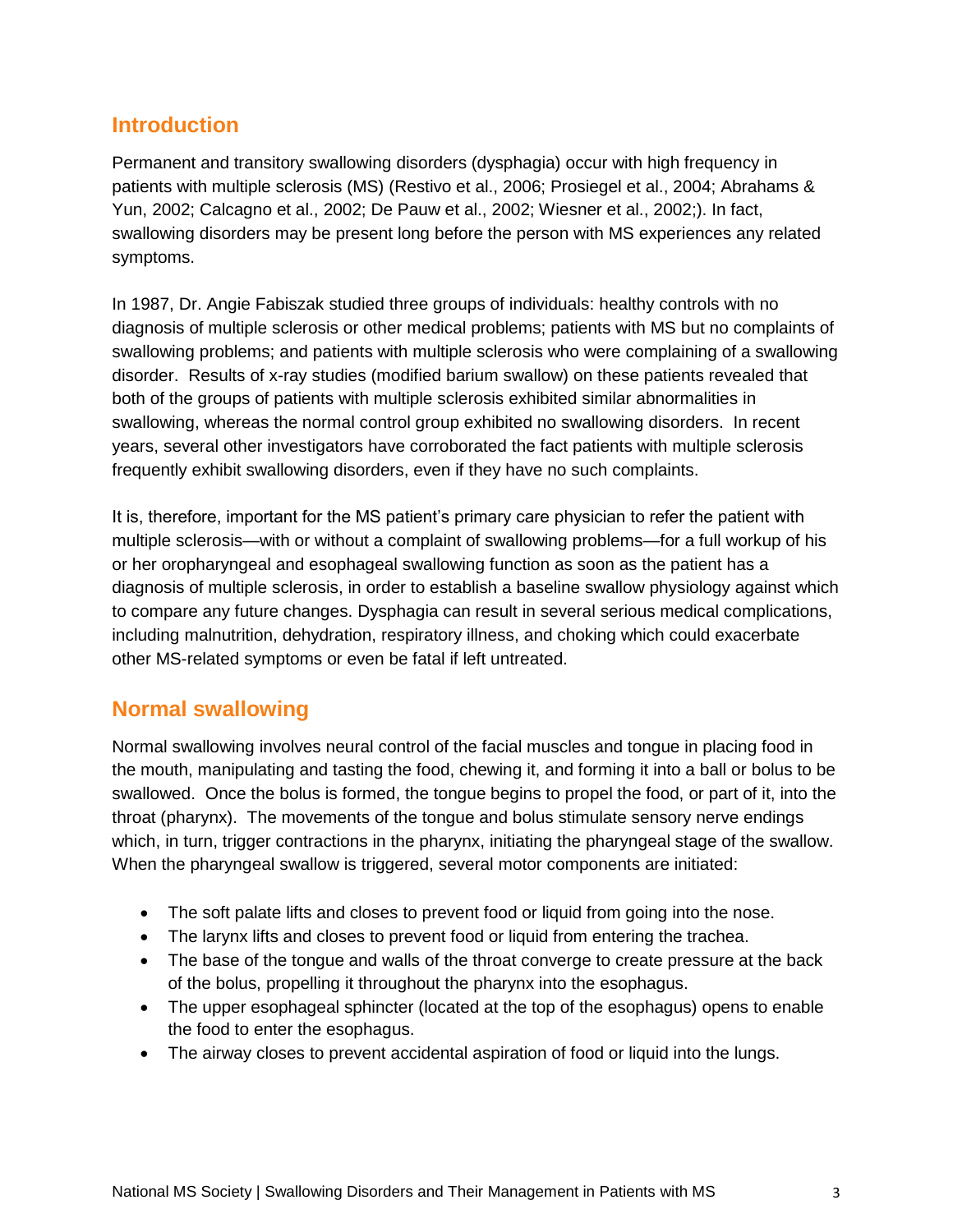Once in the esophagus, sequential esophageal motor contraction (peristalsis) propels the bolus through the esophagus to the stomach. The lower esophageal sphincter opens to allow the bolus to enter the stomach. The entire swallow, from placement of food in the mouth through entrance to the stomach, occurs *rapidly* (1 second in the oral cavity, 1 second in the pharynx, and 8-10 seconds in the esophagus), *safely* (with no aspiration), and *efficiently* (with minimal residue).

The normal swallow depends upon a well-functioning central nervous system, including cortical and subcortical areas, the brainstem, and peripheral nerves—particularly cranial nerves. If the patient's MS lesions affect any of these areas, swallowing may be challenged. Many patients with MS will cough if food enters their airway or will require multiple swallows to clear food that has been left behind in the pharynx. Keep in mind, however, that patients who are experiencing reduced sensation may be unaware that food particles have entered the airway or that residual food particles have been left in the pharynx; they will not cough or repeat their swallows in spite of the need to do so – a phenomenon called silent aspiration.

#### <span id="page-4-0"></span>**Baseline swallow assessment: clinical and instrumental evaluation tools**

The patient with multiple sclerosis who is experiencing symptoms of dysphagia should be evaluated with one of several clinical assessment options to determine the nature, etiology, and severity of swallowing dysfunction. In most clinical settings, the first formal assessment is the *clinical or bedside swallowing evaluation* (Carnaby-Mann & Lenius, 2008), which is conducted by a speech-language pathologist (SLP). This assessment consists of a careful case history of swallowing problems, evaluation of the strength and sensory responses of the structures and muscles of the head and neck, and structured trials of different food and liquid textures and possibly postural modifications to determine which consistencies and compensatory strategies might improve swallowing safety. In many cases, the SLP will refer the patient for an instrumental swallowing assessment to examine more specific sources of potential aspiration or other swallowing dysfunction not readily evident on the clinical evaluation.

Two common instrumental assessments for dysphagia are accessible in most medical settings: a *modified barium swallow study (MBS)* to examine oral and pharyngeal swallow physiology, followed by an esophagram to examine esophageal function; or a *fiberoptic endoscopic evaluation of swallowing (FEES)*. The MBS is designed with modified procedures because the patient with MS may aspirate when given the usual large-volume swallows, including cup drinking, which are used for a standard barium swallow. In contrast to the standard barium swallow, one common protocol for the MBS is designed to introduce calibrated, measured volumes of thin liquids first, beginning with 1 ml, which is similar to a saliva swallow, and building to 3 ml, 5 ml, and 10 ml as tolerated by the patient without aspiration. Then, the patient is given a cup to drink from, followed by several swallows of 3 ml of pudding, and then 2 pieces of shortbread cookie (1/4 of a cookie) coated with barium pudding (Logemann, 1993). This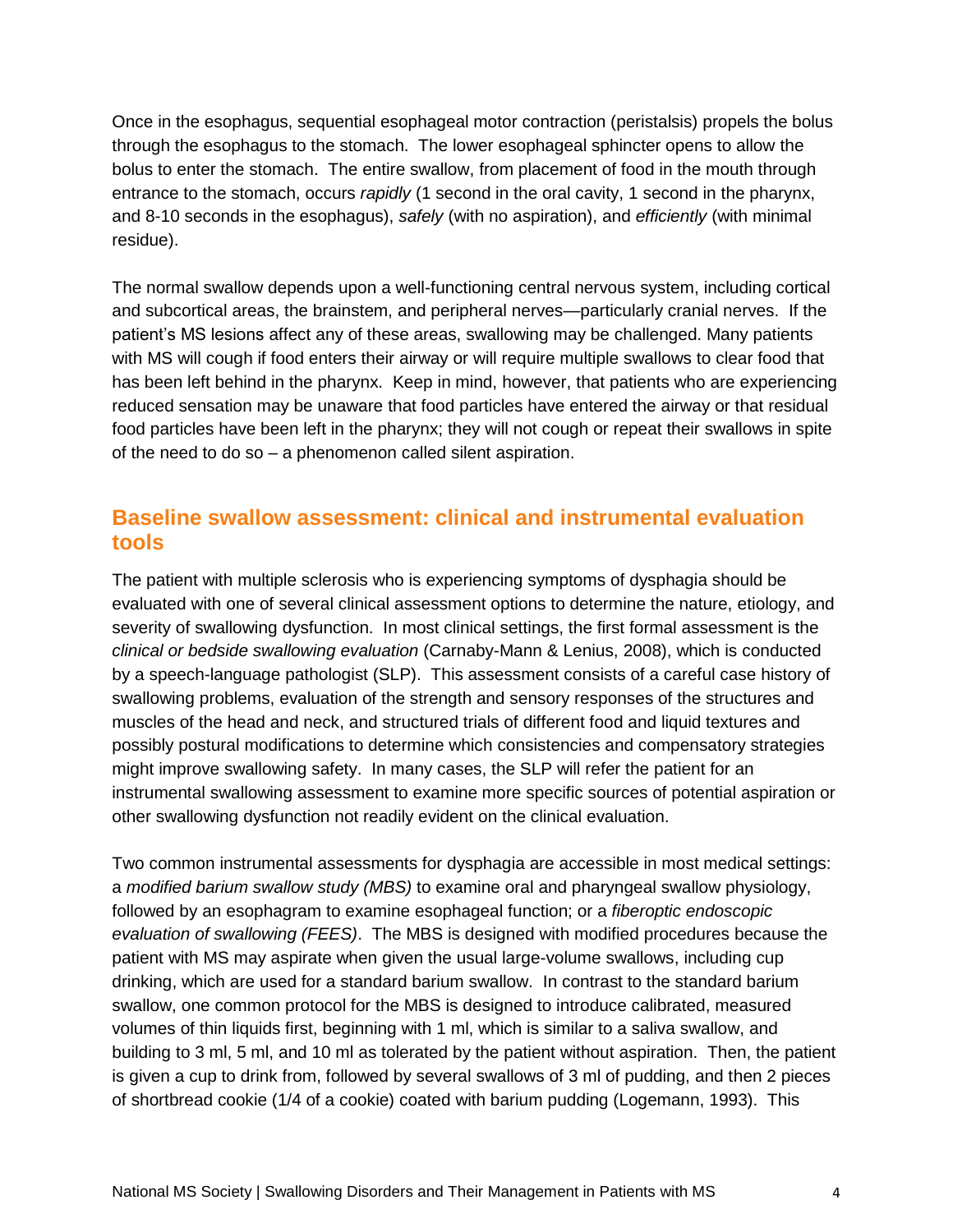procedure, which involves a total of 14 swallows, allows the clinician to identify any abnormalities in the swallow as it progresses from small to large volumes of thin liquids, and thin to thicker viscosities. In healthy individuals, both volume and viscosity sequentially change the physiology of the swallow; it is important to determine whether the person with MS exhibits a similar systematic change in his or her swallow physiology in response to changing volume and viscosity (Logemann, 1998).

The fiberoptic endoscopic evaluation of swallowing (FEES) involves passing a thin fiberoptic camera through the nose and into the throat to record live video images of a patient swallowing food and liquid mixed with a bright dye (Langmore et al, 1988). The general procedure for quantities and textures assessed is similar to the protocol for performing an MBS. This assessment is occasionally implemented in acute care settings with medically fragile individuals or rural clinics where access to a radiology suite to perform the MBS study can be difficult or unsafe for the patient. While a FEES study can be administered across the entire duration of a meal and in more flexible environments than the MBS, there are elements of swallowing physiology that are not as directly observable during FEES examination as compared with MBS (notably esophageal phase function). When a person with MS is referred for an instrumental examination of swallowing, he or she should have a discussion regarding testing procedures and limitations with the referring clinician to determine the most appropriate option available.

In addition to demonstrating the individual patient's swallow physiology, instrumental swallowing assessments make it possible to introduce and evaluate management strategies should they be needed. Strategies for management are introduced and evaluated when the patient aspirates or has significant residual food left in the pharynx after the swallow. By the time the patient has completed an instrumental swallowing assessment, the clinician should have an outline of recommendations for: 1) effective management strategies, including any swallowing therapy procedures that are needed; and 2) optimal, safe diet consistencies. Interpretation of data from an MBS or FEES study should involve an SLP who is familiar with the various management strategies and can introduce and evaluate the immediate effectiveness of the therapies during the study.

#### <span id="page-5-0"></span>**Common swallowing disorders in MS**

The most common MS-related swallowing disorders in the oral and pharyngeal areas are:

• **Xerostomia (dry mouth):** Reduction in the production of saliva makes the process of breaking down solid material into a cohesive bolus for swallowing more laborious, inefficient, and potentially uncomfortable in the mouth. This can also lead to difficulty swallowing whole medication tablets and capsules. In addition, it can result in impaired transport of solid material through the throat and esophagus, bad breath, and increased presence of anaerobic bacteria in the mouth and throat which, if aspirated into the airway, could lead to infection. Xerostomia can present as a side effect of many different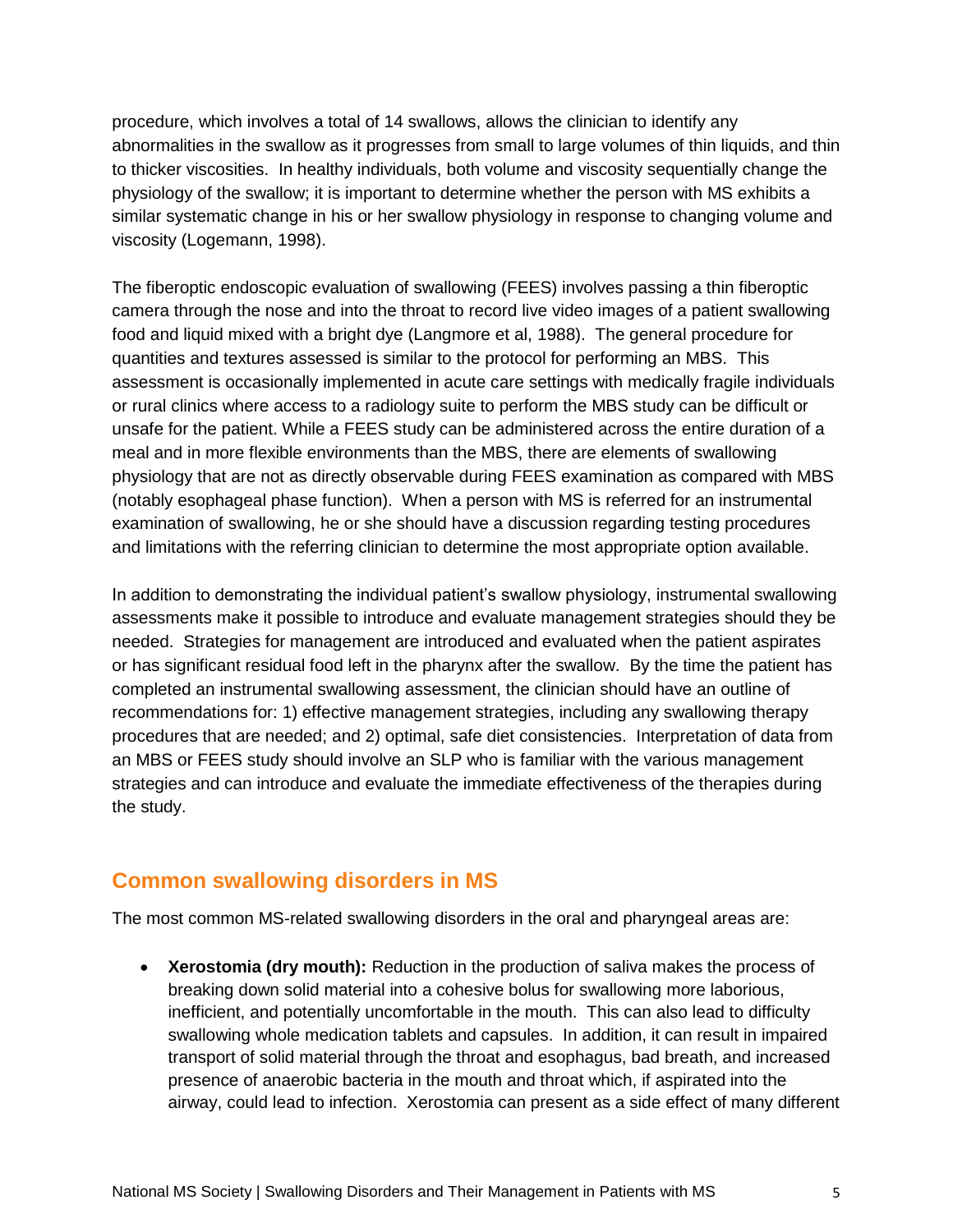classes of medication (both disease-modifying therapies and symptomatic management medications). Some research also suggests a possible – but as yet unproved – link between MS and other autoimmune disorders such as Sjögren syndrome, which can also exacerbate the presence of xerostomia (de Seze et al, 2001).

- **Slower and less coordinated processing of material in mouth:** The reduction in facial muscle strength and coordination as well as impaired sensation (either reduction or heightened sensitivity to temperature or pain from conditions such as trigeminal neuralgia) results in a longer amount of time to chew food or create a single cohesive bolus of liquid. This can lead to increased fatigue later in meals, pocketing of food residue between the gumline and cheek or lips, accidental spillage of material into the throat prior to the initiation of a swallow, or loss of material from the lips while food or liquid is being chewed or manipulated. Besides interfering with swallowing safety, this is perhaps the most visible swallowing change in a person with MS, which can negatively impact the social aspects of dining with other people.
- **Delay in triggering the pharyngeal swallow:** The delay in triggering the pharyngeal swallow, which is the most common swallowing problem seen in MS patients, can cause particular difficulties with liquid swallowing, including aspiration (Logemann, 2000). When the pharyngeal swallow is delayed, liquid may splash from the mouth into the pharynx. Because motor control of the pharynx has not been activated by the brainstem, the airway remains open and the upper esophageal sphincter remains closed, causing liquid that enters the pharynx to splash into the open airway and be aspirated.
- **Reduction in laryngeal excursion:** Reduced laryngeal excursion (the brisk, coordinated upward and forward movement of the voice box (larynx) during the swallow response to move the entrance to the airway out of the path of the bolus and facilitate opening of the top of the esophagus) can contribute to weakened closure of the airway during the swallow and to reduced clearance of material from the pharynx, thereby causing residue after the swallow and possible aspiration.
- **Reduction in tongue base retraction:** Reduction in tongue base activity reduces the pressure generated during the swallow, allowing residual food to remain in the pharynx and be aspirated when the patient resumes breathing.

These disorders can be mild, without causing any significant difficulties such as aspiration or inefficient swallow; or, they can be more severe and require therapeutic (behavioral) management.

#### <span id="page-6-0"></span>**Barium swallow evaluation**

Esophageal disorders require a standard barium swallow evaluation in which the patient is given a cup of barium and asked to swallow sequentially. A typical swallow from a cup or glass includes approximately 15 to 20 ml per swallow, a large volume that can cause difficulty if the patient has any significant abnormality. For this reason, the modified barium swallow should always precede the barium swallow to identify the locus of oropharyngeal swallow difficulty prior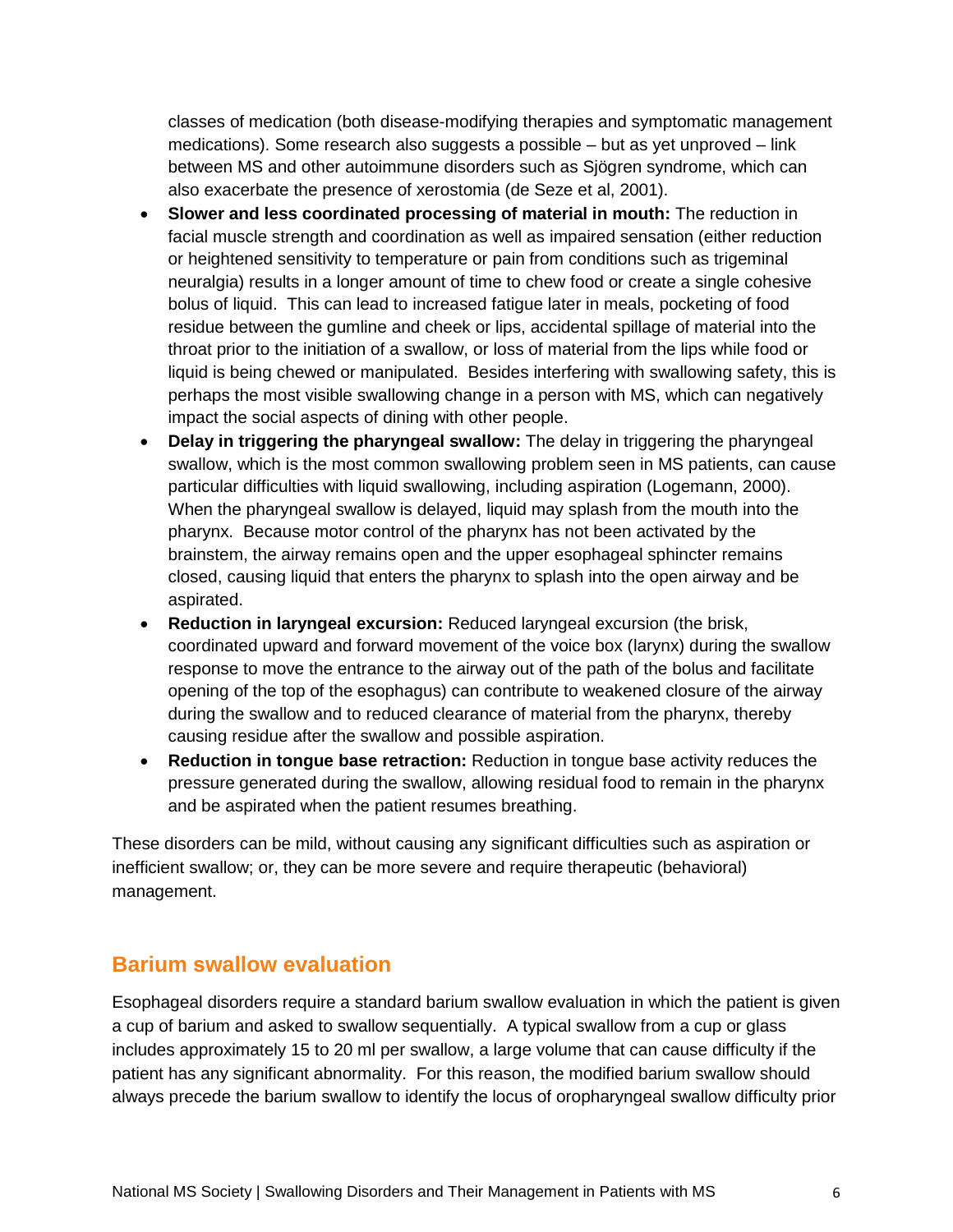to giving the patient a large volume of liquid in a barium swallow or esophagram. The assessment of esophageal disorders will often include referral to a gastrointestinal specialist, who may perform an esophagogastroduodenoscopy (EGD) study to obtain color imaging of the structure and function of the esophagus and stomach, which might be interfering with normal swallowing function.

#### <span id="page-7-0"></span>**Dysphagia management**

The goal of dysphagia management is to maintain the patient on a normal diet as much as possible. Generally, two management plans are devised for each patient based on outcomes from swallowing assessments and after discussion of options and personal preferences with the patient—one to promote safe and efficient swallowing for oral intake and one focused on exercise/therapy (Logemann, 2006).

#### <span id="page-7-1"></span>**Techniques to promote safe and efficient swallowing**

There are various kinds of strategies that can be introduced, including:

- **Postural change**—which helps to redirect food along the correct pathway (i.e., away from the airway) and improves overall body positioning and alignment to allow for better control and coordination of swallowing.
- **Heightened oral sensation prior to the swallow**—which enables the patient to get a faster pharyngeal swallow.
- **Voluntary control over swallows**, such as holding one's breath to protect the airway, or increasing effort, if possible, to clear a greater amount of bolus through the pharynx and into the esophagus with each swallow.
- **Patient /caregiver education of swallowing function and safety**—which increases awareness of what is normal and what is abnormal about a patient's swallowing function and provides a starting point for implementing swallowing strategies. In some cases, simply increasing a patient's self-awareness of swallow function improves safety and efficiency because the act of swallowing is such an automatic and overlearned bodily function that most people are minimally cognizant of how they perform it.
- **Diet texture modifications**—which promote decreased effort required to enhance swallow safety. This can involve making solids softer or more cohesive (e.g., chopping or pureeing foods; adding additional sauce or gravy, straining/blending stews) so that they stick together as a bolus when chewed, or thickening liquids to increase viscosity and slow them down during each phase of swallowing. Commercial products are available that provide modified food and liquid textures or that people with dysphagia and their caregivers can use to thicken beverages, soups, or other liquids. Although this strategy has the most immediate impact on improving safety, it can be resisted by patients because of the reduced sensory enjoyment of their favorite foods and liquids. This resistance can ultimately lead to malnutrition, dehydration, and impaired quality of life if oral intake becomes reduced on a long-term basis.

Complicating factors that can play a role in the selection of strategies for swallowing therapy include the patient's level of fatigue (one of the most universal symptoms among people with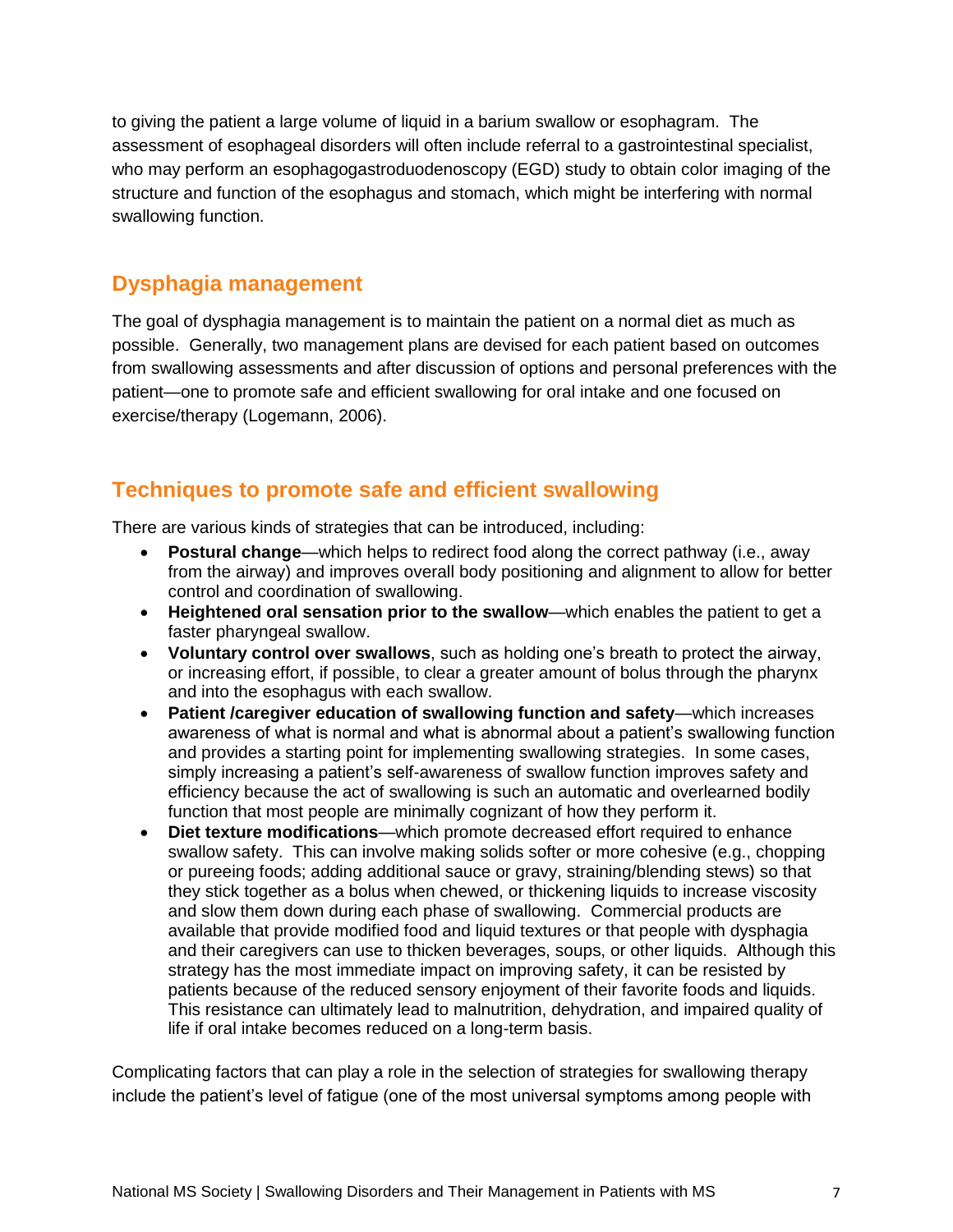MS) and cognitive dysfunction. If the patient is extremely fatigued or presents with significant impairments of memory or even awareness of the presence of dysphagia, some swallow therapy strategies might not be appropriate.

#### <span id="page-8-0"></span>**Exercises and other therapy interventions for swallowing**

Other options for rehabilitation of swallowing function include:

- **Resistance exercises** to improve range of motion or coordination of the movement in the oral and pharyngeal structures, as well as techniques to improve strength in the tongue-- w the most important muscle for swallowing.
- **Electrical stimulation** (common formats include NMES or PENS) of the front of the neck, which is used in conjunction with resistance exercises and swallowing trials to facilitate increased muscle contractions in certain groups around the larynx and the base of the tongue in order to promote stronger pressure on the bolus with each swallow attempt. While the overall efficacy of this intervention remains unclear at this time, specific research among patients with MS has been positive with no adverse side effects (Bogaardt et al, 2009).

If the patient experiences significant exacerbations and/or the disease progresses, the nature or severity of his or her swallowing disorder could be expected to change as well. A reassessment of the person's swallowing problems and a revised treatment plan are appropriate whenever a major change in disease status occurs.

#### <span id="page-8-1"></span>**Recommendations for non-oral versus oral feeding**

After the video fluoroscopic clinical or instrumental study of oropharyngeal swallow, the clinician will recommend continued oral feeding, or partial or complete non-oral feeding—depending upon the patient's safety, efficiency of swallow, and prognosis for potential rehabilitation of the dysphagia. If the patient is regularly aspirating on all foods, no matter what food viscosity is presented, or therapy is used, non-oral feeding may be recommended for two reasons: First, regular aspiration can cause pneumonia; second, whatever the patient aspirates will not provide nutrition or hydration. Several studies have shown that patients who aspirate during the x-ray study have a significantly greater risk of pneumonia in the next 6 months than patients who do not aspirate during the study (Pikus et al., 2003; Schmidt et al., 1994). Non-oral supplements to ensure adequate nutrition and hydration may also be recommended for patients who have been exhibiting weight loss and fatigue when taking food orally. Whether or not the patient exhibits chronic aspiration or fatigue, partial non-oral feeding may be helpful. For example, the patient who aspirates may do so only on certain foods and be able to eat other foods orally. Similarly, the patient who fatigues easily may eat some foods orally and initiate non-oral nutrition when fatigue sets in. This person is receiving "pleasure intake" for sensory stimulation, improved quality of life, and to continue exercising the function of oral swallowing as long as possible.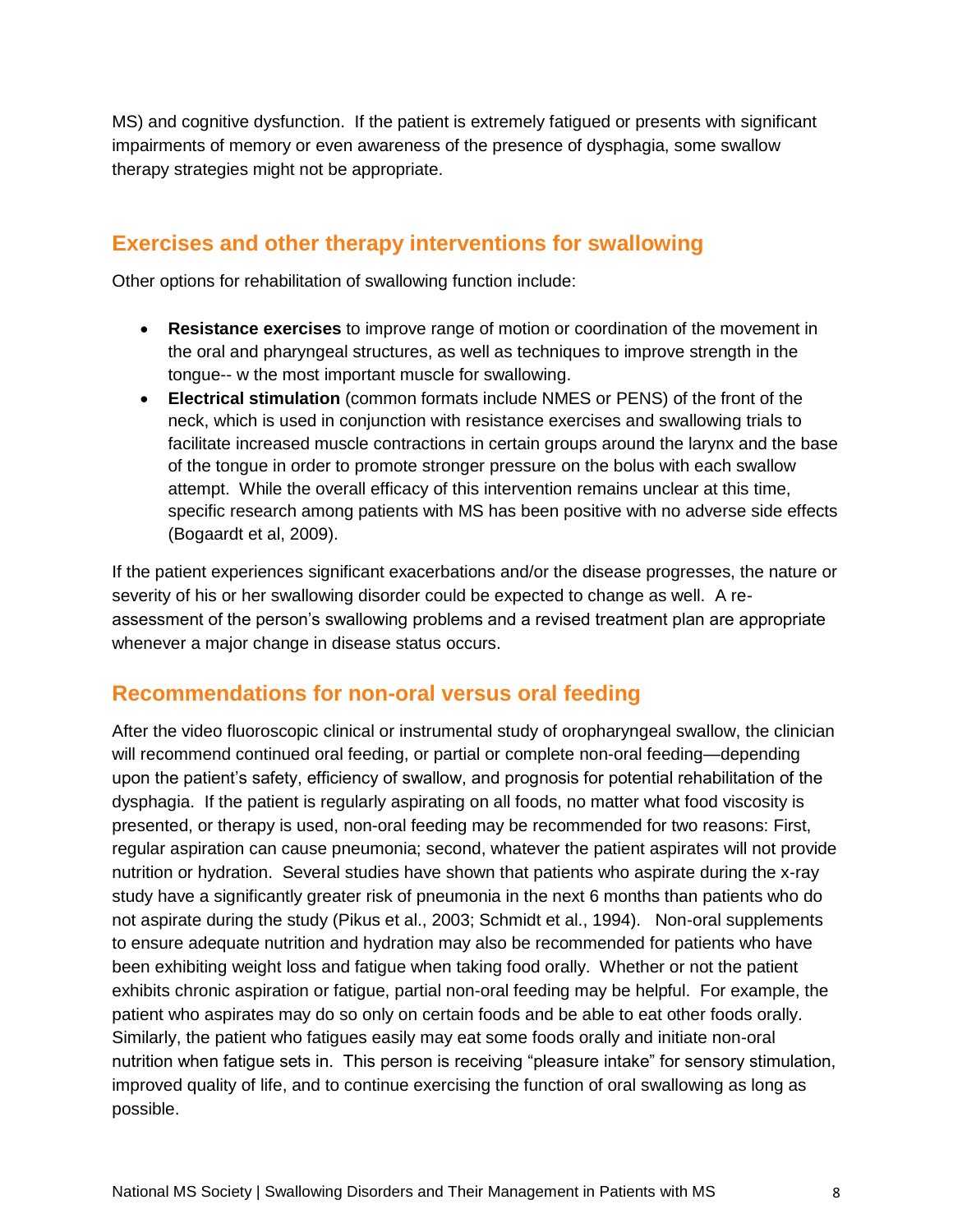The three basic types of non-oral feeding that allow food and liquids to be taken into the body without being swallowed are the nasogastric tube that goes through the nose and throat into the esophagus and stomach (generally used for no longer than 2 weeks because of the irritation it can cause to the nose and throat), total or partial parenteral nutrition (TPN/PPN) to provide nutrition and hydration via specialized intravenous delivery, and the percutaneous endoscopic gastrostomy (PEG or sometimes G-tube) that involves inserting a feeding tube through the abdominal wall directly into the stomach (or, in some cases, directly into the jejunum of the small intestine, which is commonly referred to as a J-tube). Of these, the PEG or J-tubleare the only options indicated for long-term non-oral feeding. All these options for non-oral feeding can be removed or not used when desired. Often patients and their significant others think that a decision to introduce partial or full non-oral feeding means that the patient will never eat by mouth again. However, non-oral feeding can serve as a temporary bridge while the patient improves and returns to oral feeding.

On the other hand, there is a common misperception that non-oral feeding has minimal risks or eliminates the person's risk for aspiration. This is not the case, since providing nutrition via IV or a surgical tube comes with an increased risk for infection. In addition, the presence of a feeding tube has been associated with an elevated risk for aspiration pneumonia as compared to the presence of dysphagia itself without a feeding tube (Langmore et al, 2002). Therefore, the recommendation for continued oral feeding, partial non-oral, or full non-oral feeding will be made following the clinical or instrumental swallow study. This is a recommendation to be carefully considered by the patient's physician, the patient, and his or her significant others.

#### <span id="page-9-0"></span>**Patient and family counseling regarding swallowing management**

The SLP can also provide counseling to the patient and family regarding the importance of completing the recommended exercises and the ways in which the family can facilitate the patient's exercises and use of techniques for improved swallowing during mealtime. This is critical information for people who will serve as primary caregivers for patients with dysphagia in the community, since feeding and swallowing are integrated into so many cultural, family, and social events and occur multiple times every day of the person's life. This presents a challenge to implement safer swallowing strategies or modify food/liquid consistencies on a reliable basis, especially if the patient has significant weakness, fatigue, or cognitive disabilities that limit his or her capacity to apply these techniques every time there is something to swallow or assistance is required with feeding.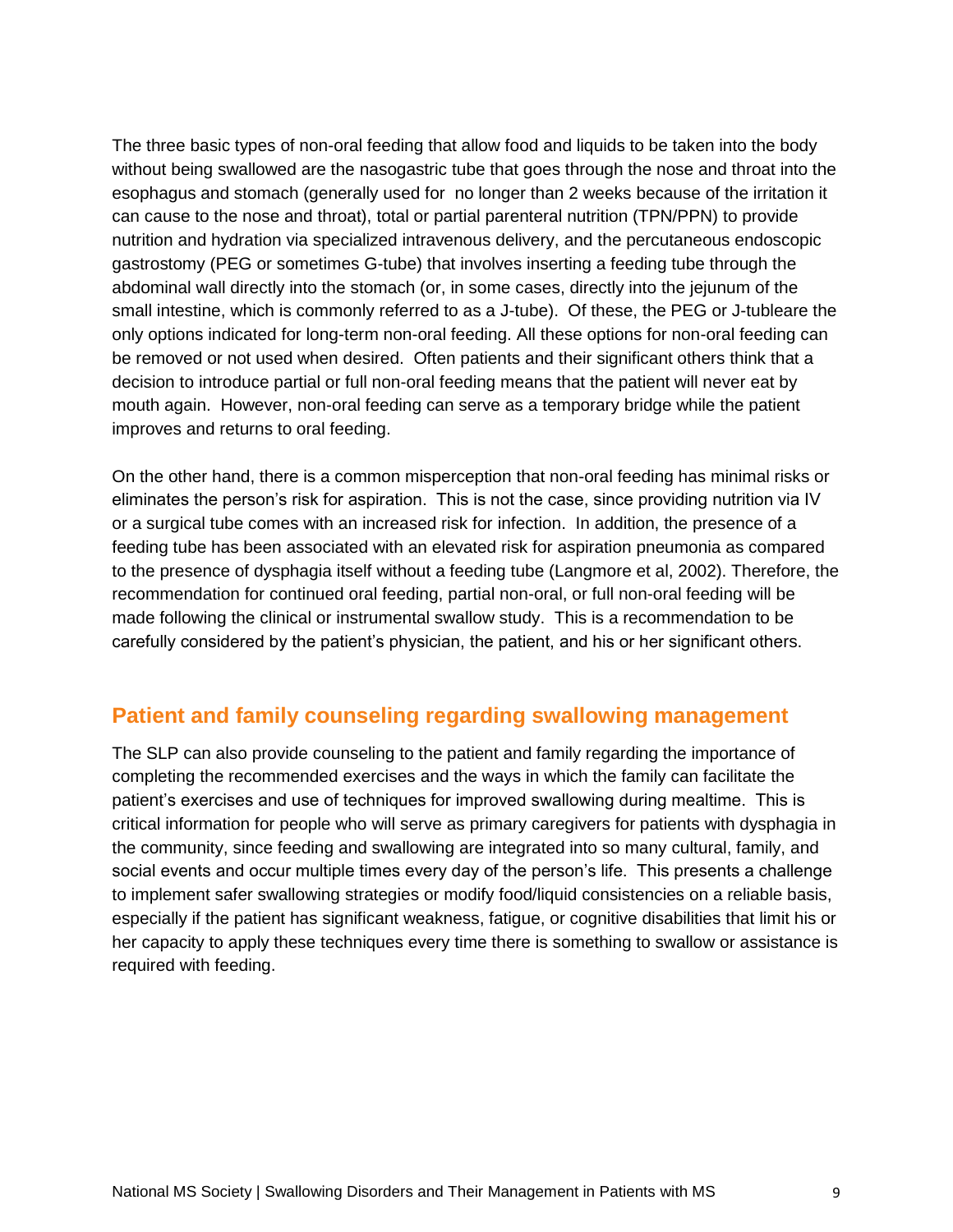#### <span id="page-10-0"></span>**Follow up**

It is important for patients with MS and their family members to contact both their physician and their SLP if swallowing function appears to worsen. It is common for dysphagia in patients with multiple sclerosis to wax and wane. This does not mean that swallowing management cannot be done, but rather that the therapy procedures used may need to be changed. The goal of swallowing management is to keep the patient with MS from getting pneumonia, losing weight because of a swallowing difficulty, and missing out on the many opportunities to eat and drink safely each day.

#### <span id="page-10-1"></span>**References**

- Abraham SS, Yun PT: Laryngopharyngeal dysmotility in multiple sclerosis. *Dysphagia* 2002 Winter;17(1):69-74.
- Bogaardt H, Van Dam D, Wever NM: Use of Neuromuscular Electrostimulation in the Treatment of Dysphagia in Patients with Multiple Sclerosis. *Annals of Otology, Rhinology & Laryngology* 2009;118(4):241-6.
- Calcagno P, Ruoppolo G, Grass MG, et al.: Dysphagia in multiple sclerosis -- prevalence and prognostic factors. *Acta Neurol Scand* 2002 Jan;105(1): 40-3.
- Carnaby-Mann G, Lenius K: The Bedside Examination in Dysphagia. *Physical Medicine and Rehabilitation Clinics of North America* 2008;19:747-68.
- De Pauw A, Dejaeger E, D'hooghe B, et al.: Dysphagia in multiple sclerosis. *Clin Neurol Neurosurg* 2002 Sep;104(4):345-51.
- De Seze J, Devos D, Castelnovo G, et al: The prevalence of Sjögren syndrome in patients with primary progressive multiple sclerosis. *Neurology* 2001; 57(8): 1359-63.
- Fabiszak A: (1987) *Swallowing patterns in neurologically normal subjects and two subgroups of multiple sclerosis patients.* Doctoral dissertation, Northwestern University.
- Langmore SE, Kenneth SMA, Olsen N: Fiberoptic endoscopic examination of swallowing: A new procedure. *Dysphagia* 1988;2(4): 216-9.
- Langmore SE, Skarupski KA, Park PS, Fries BE: Predictors of aspiration pneumonia in nursing home residents. *Dysphagia* 2002;17(4):298-307.
- Logemann JA: Dysphagia in multiple sclerosis. In Burks J (ed.), *Multiple Sclerosis: Diagnosis, Medical Management, and Rehabilitation*. New York: Demos Medical Publishing, 2000:485-490.
- Logemann JA: *Evaluation and Treatment of Swallowing Disorders* (2nd ed.). Austin, TX: Pro-Ed, 1998.
- Logemann JA: *A Manual for Videofluoroscopic Evaluation of Swallowing (2nd ed.).* Austin, TX: Pro-Ed, 1993.
- Logemann JA: (2006). Speech and swallowing. *MS in Focus 2006;*7: 9-10.
- Logemann JA: Swallowing. In Kalb R (ed.), *Multiple Sclerosis: The Questions You Have - The*  Answers You Need (3<sup>rd</sup> ed.). New York: Demos Vermande, 2004:87-203.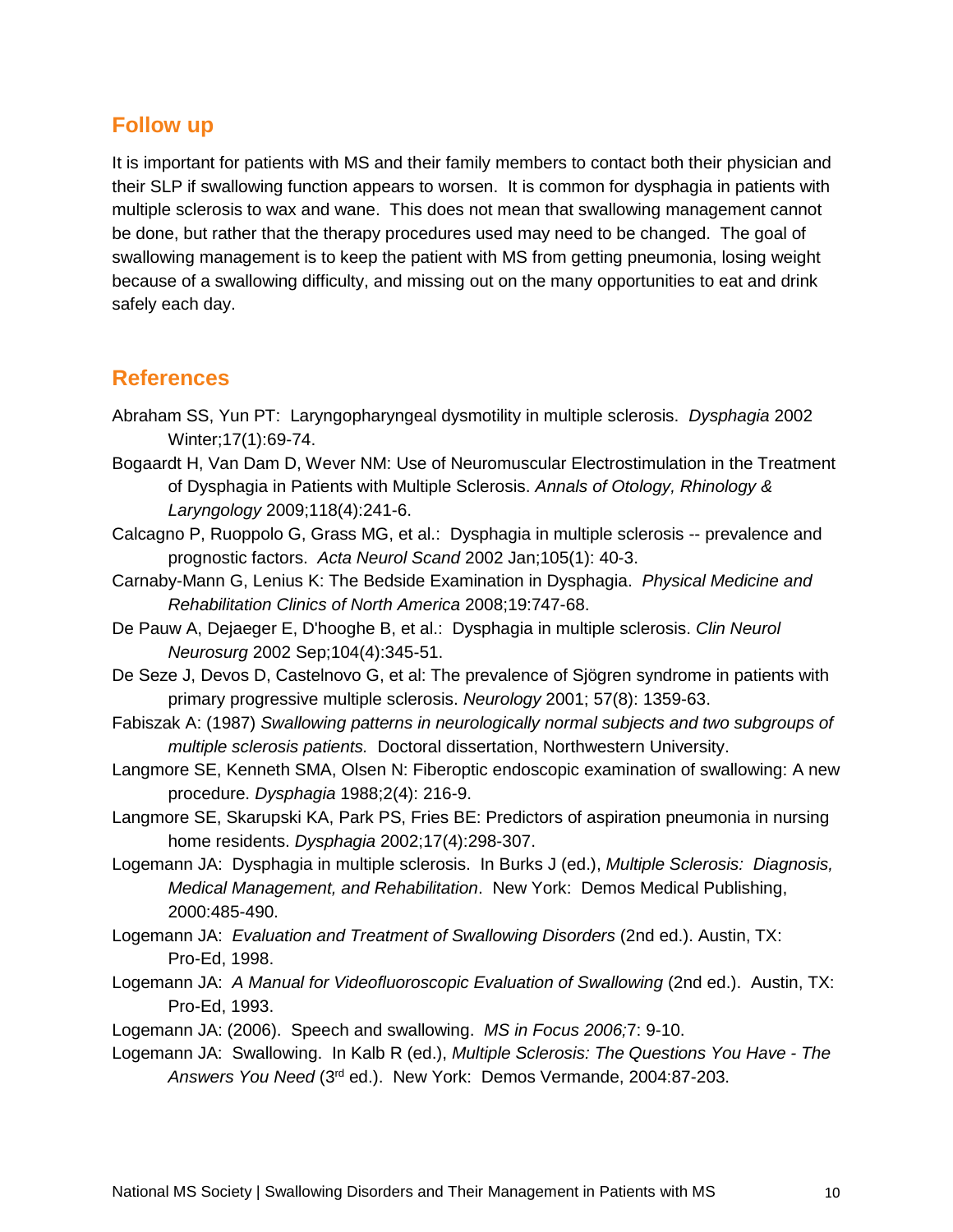- Pikus L, Levine MS, Yang YX, et al.: Videofluoroscopic studies of swallowing dysfunction and the relative risk of pneumonia. AJR *Am J Roentgenol* 2003; Jun;180(6):1613-6.
- Prosiegel M, Schelling A, Wagner-Sonntag E: Dysphagia and multiple Sclerosis. *International MS Journal* 2004;11(1):22-31.
- Restivo DA, Marchese-Ragona R, Patti F: Management of swallowing disorders in multiple sclerosis. *Neurological Sciences* 2006; 27(suppl 4):s338-s340.
- Schmidt J, Holas M, Halvorson K, Reding J. Videofluoroscopic evidence of aspiration predicts pneumonia and death but not dehydration following stroke. *Dysphagia* 1994; Winter; 9(1):7-11.
- Wiesner W, Wetzel SG, Kappos L, et al.: Swallowing abnormalities in multiple sclerosis: correlation between videofluoroscopy and subjective symptoms. *Eur Radiol* 2002 Apr;12(4):789-92.

#### <span id="page-11-0"></span>**Patient resources**

**Speech and Swallowing Problems: The Basic Facts:** [nationalmssociety.org/brochures](http://www.nationalmssociety.org/brochures) **Swallowing Difficulties in MS** (video): [nationalmssociety.org/videos](http://www.nationalmssociety.org/videos)

© 2018 National Multiple Sclerosis Society